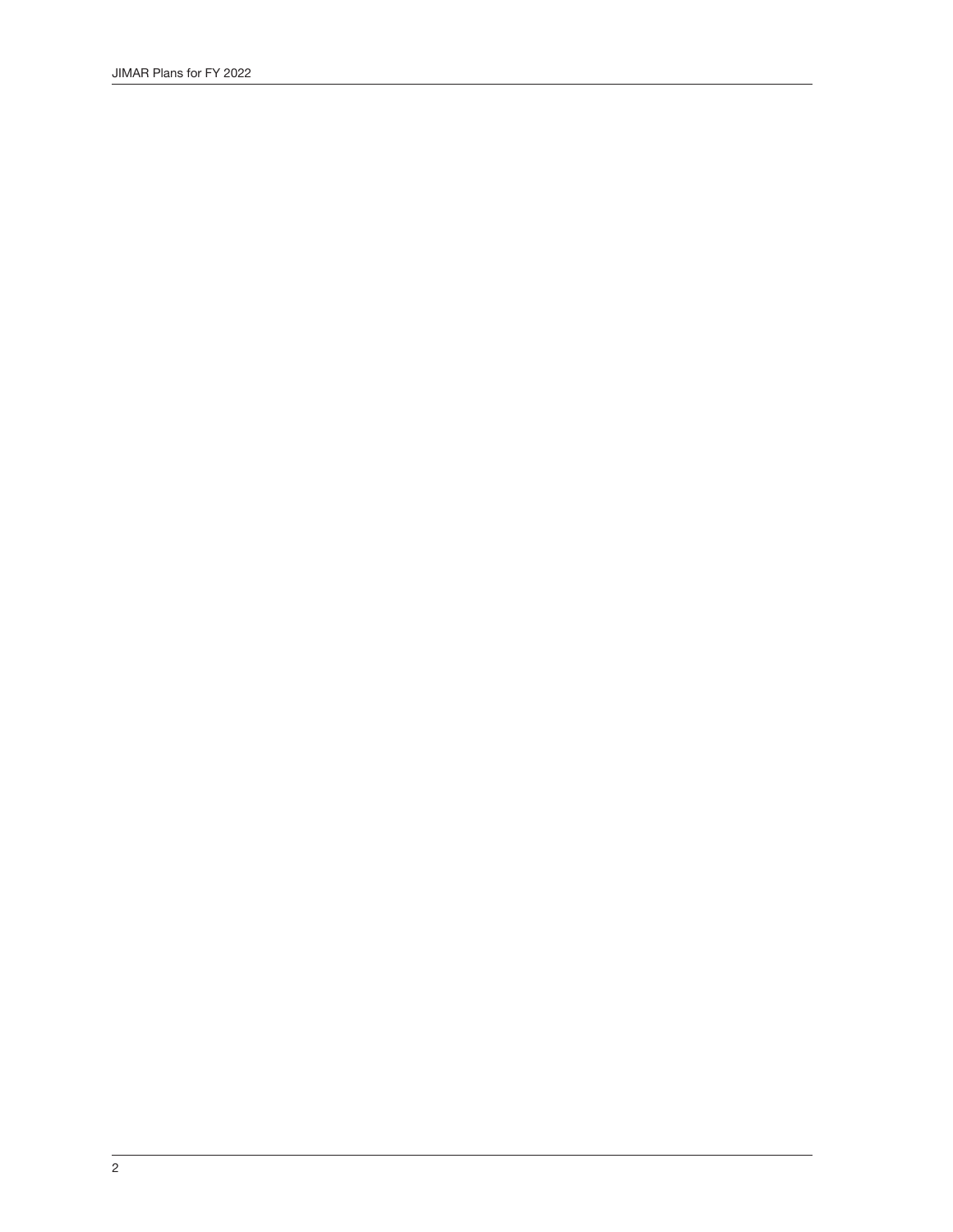# **JIMAR Plans for FY 2022**

## **Ecosystem Forecasting**

## **Open Source ADMB Project**

#### **P.I.: Erik Franklin**

Releasing the Automatic Differentiation Model Builder (ADMB) to twice a year instead of once has proven to produce better quality software. Users are able to use the fixes and improvements earlier and provide feedback. There will be two planned releases for the next fiscal year (FY) 2021–2022. The first release is expected in the second half of 2021 and the second release is expected in the first half of 2022. Both releases will include fixes and improvements to the documentation, installation, software testing, program runtime, and source code. The new features that are being investigated and developed are using move constructor to reduce resources used by temporary variables, building programs using multiple files instead of a simple tpl file, and looking to create a tool to translate ADMB tpl to Template Model Builder (TMB). The project will continue to test and review the multi-processor branch with other users and developers and their programs to check for stability and usage issues. The project will also investigate updating to International Organization for Standardization/ International Electrotechnical Commission (ISO/IEC) C++17 standard for building and running ADMB programs. ISO/IEC C++14 and C++11 should be supported when possible for older compilers. The project will continue to support and help users and developers with using and developing for the ADMB software. The planning for Developers Workshop 2021 has been discussed, but will be delayed until after the travel restrictions due to the current global pandemic is lifted. The workshop objectives will be similar to previous workshops where developers will discuss new ideas, test new features including the multi-processor changes and work in small groups to resolve software issues.

## **Ecosystem Monitoring**

### **Ecosystem Structure and Function**

#### **P.I.: Douglas S. Luther [JIMAR Project Lead: Jeffrey Hare]**

During the next year, JIMAR will maintain full-time laboratory technical staff to analyze a range of samples lancetfish stomachs, zooplankton and micronekton samples—from previous and upcoming cruises, and continue to assess patterns in the biomass and distribution of mid-trophic level organisms in the Hawai'i longline fishing ground and in Hawai'i waters.

In addition, a Graduate Assistant from the University of Hawai'i at Mānoa's Department of Oceanography will be employed by the project to investigate the sensitivities and future projections of the North Pacific subtropical gyre due to the effects of climate change. The Eastern North Pacific (ENP) is a productive marine region that exhibits high levels spatio-temporal variability in physical conditions with implications for living marine resources. The sensitivity of the ENP to future climate change is dependent on the large-scale structure of the North Pacific (e.g., mixing and ventilation of the subtropical and subarctic water masses) as well as on local processes (e.g., stratification and local wind stress). This work seeks to contribute to the oceanographic community's understanding of the future ecological state of the region by characterizing its lateral boundary conditions, tracing the origin of its source waters beyond the regional domain, and describing the influence of North Pacific basin-scale processes on these source-water properties.

## **Ecosystems Observations and Research Program: Research Support Project**

#### **P.I.: Douglas S. Luther [JIMAR Project Lead: Jeffrey Hare]**

*Aquaculture System Management*. JIMAR staff (led by Aaron Moriwake) will continue to provide system management support for the Marine Animal Recovery Facility (MARFAC), including coordinating activities,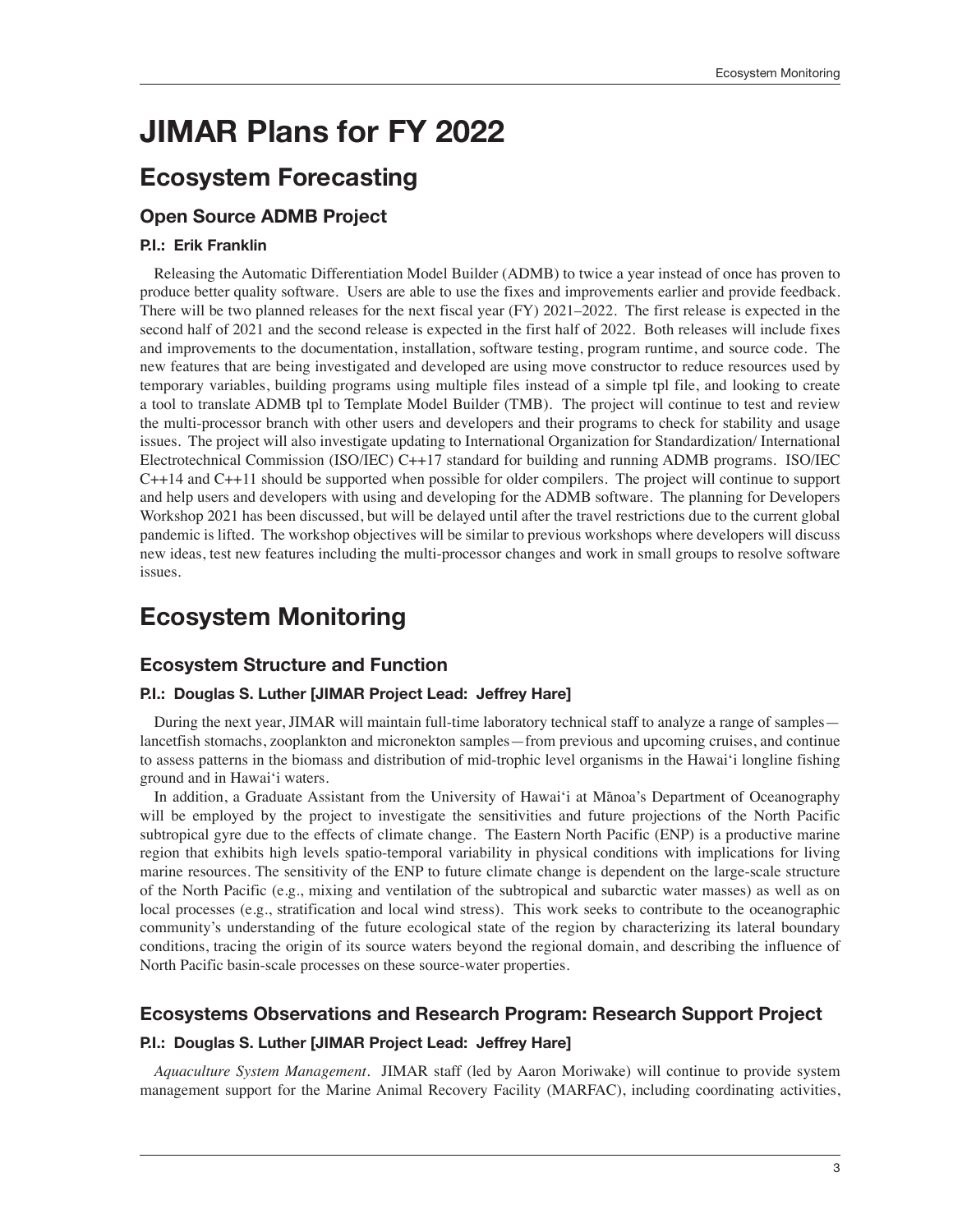maintaining and repairing equipment, training staff on system operations, modifying the facility to improve or suit staff needs and providing support for incoming animals.

*Pacific Islands Region Fisheries Science Outreach and Education*. Led by Ali Bayless, this project will support outreach and education activities such as community events, career fairs, and school programs on a quarterly basis representing Pacific Islands Fisheries Science Center (PIFSC) in partnership with JIMAR. Virtual platforms will continue as the standard into the new project year, including virtual internships, interactive webinars, and workshops. JIMAR will continue to develop and post online outreach products focused on current research and Science Center priorities, including feature stories, science blogs, and story maps coordinated with social media updates. In addition, the project plans to increase internship opportunities for students in the Marine Option Program at the University of Hawai'i at Mānoa.

*Large Marine Ecosystem/Ecosystem-Based Fisheries Management Coordination*. As information continues to be collated, the Large Marine Ecosystem (LME) effort (led by Taylor Souza) will be further socialized with key partners in the Marianas region, Pacific Islands Regional Office (PIRO), Western Pacific Regional Fishery Management Council (WPRFMC), PIFSC, and JIMAR, and inputs will be requested and integrated where possible throughout the document. Given the value tied to stakeholder engagement in the Marianas, the project will reach out to additional stakeholders in the region as the document continues to move forward. It is anticipated that the inputs from these partners will help fill information gaps and shape the effort to create a more valuable resource for the stakeholders. In addition to incorporating management, scientific and other stakeholder inputs into the document in FY 2021, the LME team will further seek formal designation of the Marianas as an LME and work toward publication of the effort.

*Fisheries and Ecosystems Data Support in the Pacific Islands*. The project led by Jesse Abdul will continue to build on the progress made this year and support projects with software development or data stewardship. Project staff will continue to contribute to regional data governance efforts. JIMAR will provide software development, data stewardship standards and best practices, and enterprise solutions that address shared software development or data needs. Enterprise data solutions will be evaluated and recommended by the Software Development Team (SDT), and software development tools, procedures, standards, or best practices will be evaluated by the SDT. The SDT will provide support, guidance and recommendations for software projects and data integration projects.

*Genomics as a Tool for Fisheries Stock Assessment and Ecosystem Based Fisheries Management*. The JIMAR genomics work will continue with JIMAR Graduate Assistants Evan Barba and Mykle Hoban, leading the effort, along with PIFSC scientists in the Ecosystem Sciences and Fisheries Research and Monitoring Divisions. These advanced techniques are making remarkable progress and could affect research directions and methodologies in the Center for decades.

## **Ecosystems Observations and Research Program: Science Operations Project**

#### **P.I.: Douglas S. Luther [JIMAR Project Lead: Kyle Koyanagi]**

*Analysis and Evaluation of Fishery Independent Data and Collection Methods for Insular Fish Stocks in the Pacific Islands Region*. Analysts will complete video analysis for fish abundance and lengths for the 2021 Bottomfish Fishery-Independent Survey in Hawai'i with resulting data set product delivered to the Fisheries Research and Monitoring Division (FRMD) Stock Assessment program and continue annual reporting on Modular Underwater Stereoscopic System (MOUSS) camera errors. Analysts will also continue testing and training of the Video and Image Analytics for a Marine Environment (VIAME) automated image analysis toolkit, using a new Windows-based operating system and web-based Graphical User Interface (GUI) software for the creation of annotation training data. Finally, analysts will conduct video analysis and evaluation of bench and field-testing videos using artificial Light Emitting Diode (LED) light prototypes for bottomfish surveys beyond the current 250-meter ambient light depth limit.

*Operations and Logistics Services to Support Pacific Islands Fisheries Science Center Research Missions and Projects.* The Science Operations Division (SOD) Field Operations Team will continue to provide high quality, effective logistical, operational, small boat, and Marine Instrumentation Laboratory (MIL) research support services while striving to 'lead the standard' in safety for PIFSC research activities.

*Advanced Survey and Sampling Technology Development*. Next year, JIMAR staff in the Survey and Sampling Technologies Program (SSTP) will continue to develop an in-house stereo camera system and begin lab and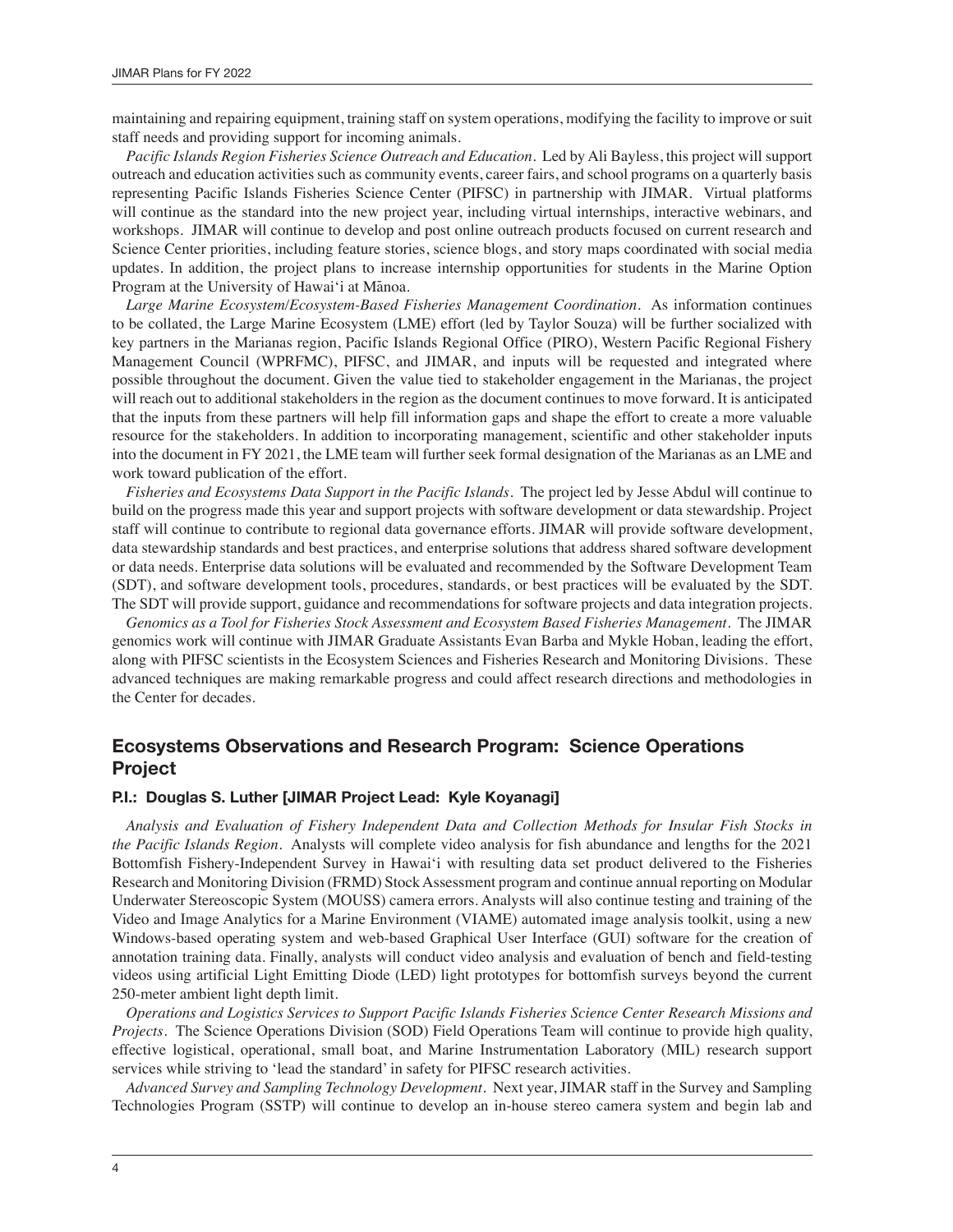field-testing of a next-generation MOUSS Digital Video Recorder (DVR) unit to eventually upgrade and replace the existing MOUSS DVRs at a lower price point. Continued development and in-water testing evaluating depth rating and measurable distance to target of prototype artificial lighting systems and housings for the MOUSS will be furthered, and a comparison of field performance with existing underwater light technologies will be conducted. Continued maintenance and upgrades to the MOUSS systems will be performed and participation in maintenance and surveys of the jointly-owned autonomous underwater vehicle (AUV) with Northwest Fisheries Science Center (NWFSC) will continue.

*Geospatial Products & Marine National Monuments of the Pacific.* In the upcoming year any geospatial data products will be incorporated into the Enhanced Fisheries Research Data Management Project.

## **National Ocean Acidification Observing Network—Oahu NCRMP Class III**

#### **P.I.: Christopher Sabine**

With increased funding from National Oceanic and Atmospheric Administration (NOAA)/Ocean Acidification Program (OAP) and National Science Foundation (NSF), the coral reef instrumented platform-2 (CRIMP-2) and Kaneohe mooring sensor suite will be expanded to include a newly developed autonomous potential of hydrogen (pH) and total alkalinity (TA) sensor. This will add a new parameter, TA, to the high-frequency observations that is very relevant to understanding the calcification and coral reef dynamics of this region. Depending on sensor performance, this new sensor package may become standard for NOAA ocean acidification (OA) sites. The moorings will be used, along with drifters also instrumented with this new sensor package to further study the effects of OA on coral reef health in Kaneohe Bay.

## **NCRMP Pacific Reef Assessment and Monitoring Program (RAMP)**

#### **P.I.: Douglas S. Luther [JIMAR Project Lead: Brittany Huntington]**

During the coming project year, the major objective is to plan and execute the Marianas Archipelago National Coral Reef Monitoring Program (NCRMP) cruise in spring 2022 aboard the NOAA *R/V Rainier*. As this vessel is a new platform for NCRMP cruise execution, additional planning time is anticipated to determine the feasible scope and scale of the field mission, as well as how to best leverage the fewer number of small boats available for survey execution from *R/V Rainier*. Following the mission, staff will complete data quality control (QC) checks and data cleaning and then submit datasets to the archive for public access.

## **Ocean Remote Sensing**

#### **P.I.: Douglas S. Luther [JIMAR Project Lead: Jeffrey Hare]**

In the coming year, JIMAR will conduct a recruitment for the OceanWatch Researcher position to lead and organize the project. There is a recruitment in progress to bring scientific talent into the project as soon as reasonable.

## **On-site Support for OA Mooring Test-beds: Evaluating and Expanding New Carbon Technologies to Subsurface Habitats**

#### **P.I.: Christopher Sabine**

With increased funding from NOAA/OAP and NSF, the CRIMP-2 and Kaneohe mooring sensor suite will be expanded to include a newly improved Briggs autonomous pH and TA sensor for an extended period (i.e., full year). This will add a new parameter, TA, to the high-frequency observations that is very relevant to understanding the calcification and coral reef dynamics of this region. Depending on sensor performance, this new sensor package may become standard for NOAA OA sites. The Submersible Autonomous Moored Instrument for alkalinity (SAMI-alk) system will also continue to be tested once an updated system is available.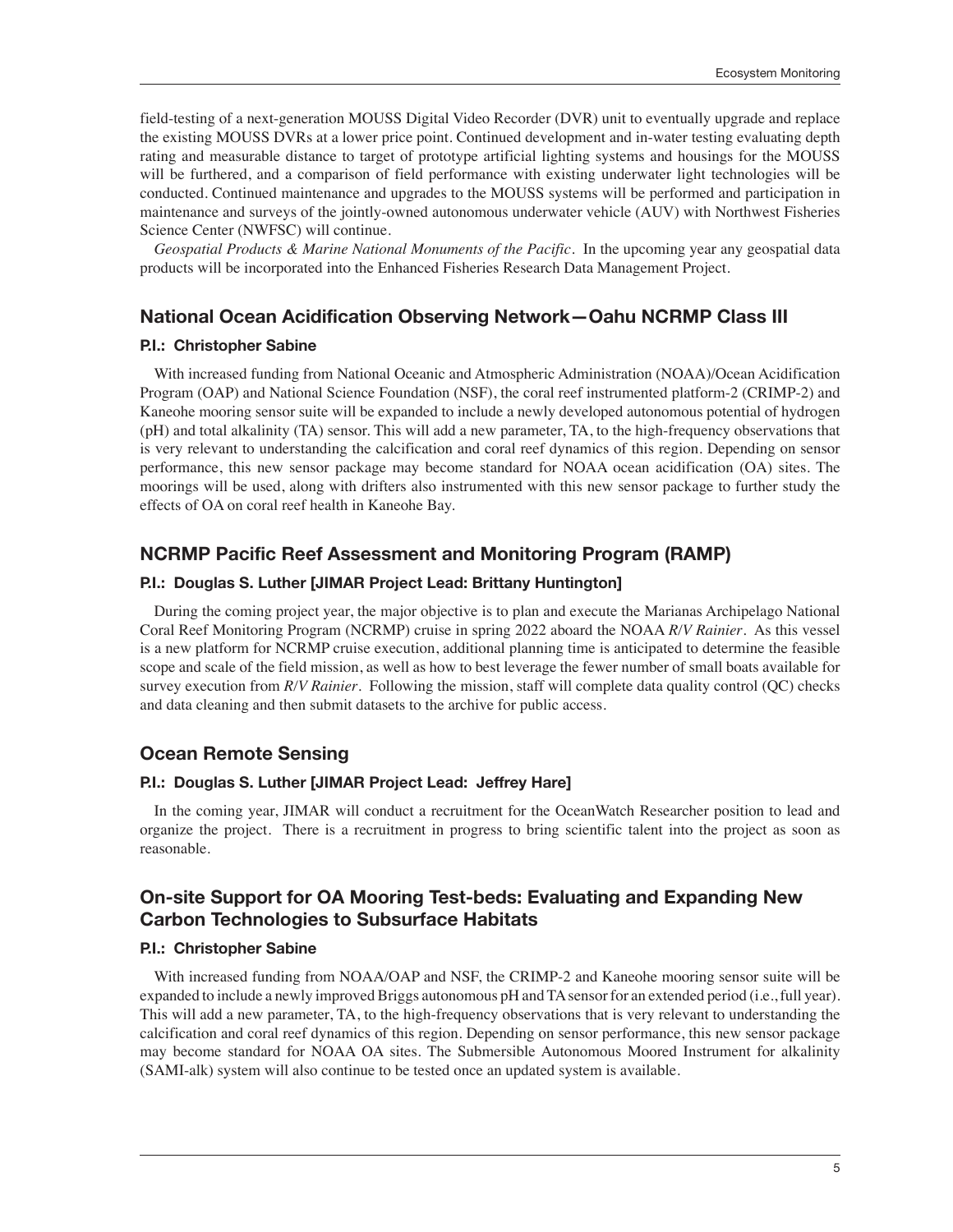## **Pacific Fisheries Monitoring Program**

#### **P.I.: Douglas S. Luther [JIMAR Project Lead: Frances Tong]**

*Fisheries Monitoring.* The project will continue to monitor Hawai'i's pelagic longline fishery at the same high level to allow quarterly and annual reports to be done within the allotted time. JIMAR staff will complete weekly bigeye and striped marlin catch updates for the Fast-Track system to allow for timely and accurate forecasting and fishery closures to comply with annual Western and Central Pacific Fisheries Commission (WCPFC) and Inter-American Tropical Tuna Commission (IATTC) requirements. Fast-Track is expected to wind down as the fleet approaches 100% electronic reporting (ER).

JIMAR ER staff will allocate a greater portion of their time and efforts to supporting the ER effort. The ER team will continue to distribute tablets to the longline fleet and train captains in submitting electronic logs. The ER team will continue working with the Council-contracted translator to help with training; other translation services may also to be used to translate documentation to Korean. The team will also continue working with the application developer as well as a PIFSC Information Technology (IT) Specialist to implement new features, simplify equipment and deployment and address software issues. Outreach, training and timely assistance to captains and vessel owners remain key to the success of the ER rollout.

When the entire Hawai'i longline fleet has tablets by the end of 2021, electronic reporting will substantially reduce the need for manual entry of logbooks; however, manual preparation of logbooks for keypunching, data entry and verification will remain with JIMAR data staff because all vessels will carry paper logbooks as a backup to tablets.

The team will continue to enter data for the Pacific tuna fishery purse seine fleet and non-longline logbooks. PIFSC staff are developing a program that will automatically transfer daily regional purse seine log sheets (RPL) data into the South Pacific Tuna Treaty (SPTT) database. However, JIMAR staff will still verify data for accuracy and completeness, and final out turn receipts (FOT) and unloading and trans-shipment log sheets (UL) will still be entered manually into the database.

The logbook archival scanning project will continue its work with the American Samoa longline logbooks along with scanning the Hawai'i logbooks as they are submitted. The team will continue to foster positive and cooperative relationships among PIFSC, the fishing industry, and other interested parties through our daily onsite monitoring activities.

*Electronic Monitoring.* JIMAR staff will perform all system maintenance of the Electronic Monitoring (EM) systems installed on Hawai'i longline vessels. In addition, staff will collect EM disks from each trip and archive the data. EM footage will be reviewed for trips with protected species interactions and those that are part of a catch handling study. In addition, EM footage will be used for annotation of images to build an artificial intelligence (AI) library used for training algorithms for the automatic detection of fish and protected species.

JIMAR EM staff will continue to investigate data gaps discovered during the initial investigation of EM efficacy. A catch handling study will begin in June 2021 that evaluates detection accuracy for sharks brought to different designated locations within the camera field of view. The study will occur on four vessels during five observed trips. Because only 20% of trips are observed, the project may take over a year once initiated. Results of the research will be important in establishing regulatory frameworks to implement EM.

In order to determine if data can be collected with EM to assess post interaction mortality rates on protected species, JIMAR staff will continue to collaborate with protected species staff to review any marine mammal or sea turtle interactions recorded on EM vessels. In addition, EM staff will work on lab and field simulations with protected species models to determine what criteria can be assessed with current EM systems and if any fishing gear or camera modifications can improve the assessment of post interaction mortality. The results of these investigations will inform how an implemented EM system will be structured, as data on the likelihood of post release mortality of protected species is needed to ensure the fishery does not exceed the number of allowable protected species interactions.

Staff will continue to work on annotation of images and streamlining workflow for automatic annotation of images. These images will be added to the AI library for training the automatic detection of fish and protected species from EM footage. A focus will be placed on adding images of sea turtles.

In addition, project staff will participate in meetings of the electronic technologies steering committee to work towards EM implementation.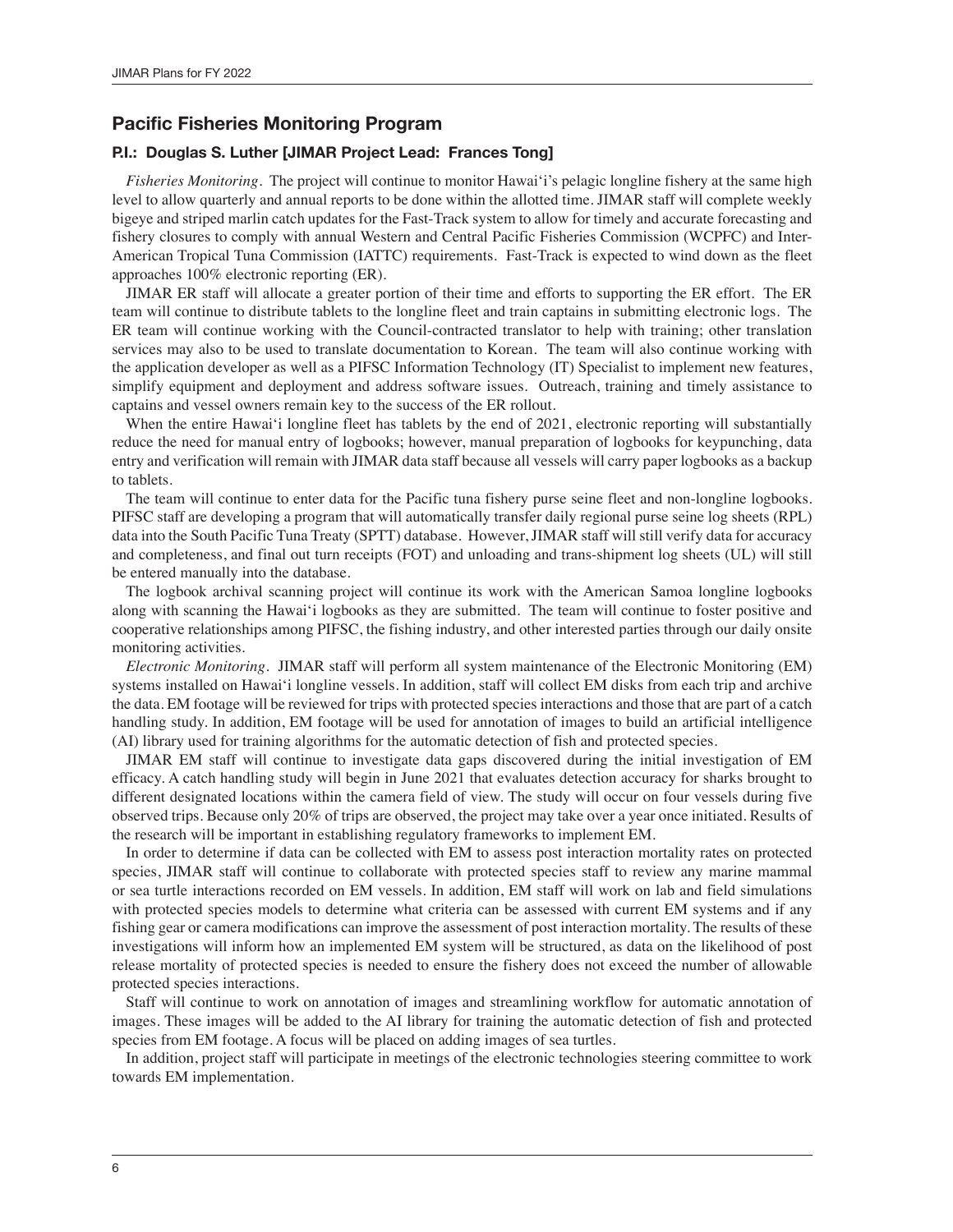## **Pacific Islands Territorial Science Initiative (PITSI)**

### **P.I.: Douglas S. Luther [JIMAR Project Lead: Frances Tong]**

Activity on this project has ended, and no further work is planned in the future.

#### **Pacific Tuna Fishery Data Management**

#### **P.I.: Douglas S. Luther [JIMAR Project Lead: Frances Tong]**

The project has completed, and no further work is planned.

#### **Sustaining Healthy Coastal Ecosystems**

#### **P.I.: Douglas S. Luther [JIMAR Project Lead: Brittany Huntington]**

The focus for the next year includes leveraging existing Ecosystem Sciences Division (ESD) monitoring and other available data to provide analyses to support activities of jurisdictional and federal management agencies and serve as a resource on best practices, methods development, and analyses as applied to coral reef ecosystem research to inform management actions. In FY 2022, the project will focus on: 1) developing a Center of Excellence to advance structure from motion applications and artificial intelligence (AI) technology; 2) analyzing the vital rates of corals from the Hawaiian Islands; 3) analyzing spatial patterns in carbonate chemistry across the United States (U.S.) tropical Pacific; and 4) expanding the portfolio of research focused on collecting Land Based Sources of Pollutions (LBSP) datasets in American Samoa. Many of these information products, services, and analyses are aimed at responding to specific requests (i.e., coral reef restoration, assessment of specific management actions, etc.) received during on-going collaborative discussions with our local and jurisdictional partners in Hawai'i, American Samoa, Guam, and the Commonwealth of the Northern Mariana Islands (CNMI), as well as other Federal partners.

#### **Territorial Biosampling**

#### **PI: Douglas S. Luther [JIMAR Project Lead: Melanie Hutchinson]**

During the next year, analysis of the reproductive life history for one Management Unit Species (MUS) (*Etelis coruscans)* across three regions (Main Hawaiian Islands, Guam, and CNMI) is underway and will be completed. The reproductive life history for the Hawaiian population of the deep-water snapper (*Etelis coruscans)* is in preparation and is expected to be submitted to peer-review in FY 2022. A draft of the manuscript for the spatial variability in life history traits (age, growth and maturation) of the blue trevally, *Caranx melampygus,* for CNMI is expected to be completed in the following year. Additionally, the data-collection for one MUS and one coral reef species to explore the sensitivity in fish growth rate responses to a changing climate is expected to be completed. Several trips to the territories are planned for data collections in the next year. Two Life History Program (LHP) team trips to American Samoa are planned to develop relationships with local partners and fishers, collect life history samples for MUS, and examine options for re-establishment of the Commercial Fisheries Biosampling Program in American Samoa. A LHP cruise in CNMI is rescheduled for FY 2022 so that fishery-independent life history data for territorial MUS can be collected. Project staff have also planned at least one collaborative research trip to work with territorial partners or participate in an international conference, the Indo-Pacific Fish Conference in Auckland New Zealand, July 2022.

#### **West Hawai'i Integrated Ecosystem Assessment**

#### **P.I.: Douglas S. Luther [JIMAR Project Lead: Jeffrey Hare]**

The West Hawai'i Integrated Ecosystem Assessment (IEA) will continue to conduct novel and interdisciplinary research to help elucidate key socioeconomic factors, oceanographic processes, and ecological interactions that drive nearshore and pelagic marine food-web dynamics. JIMAR continues to process and analyze the extensive amounts of biological samples and physical data collected during historical PIFSC expeditions to the region, and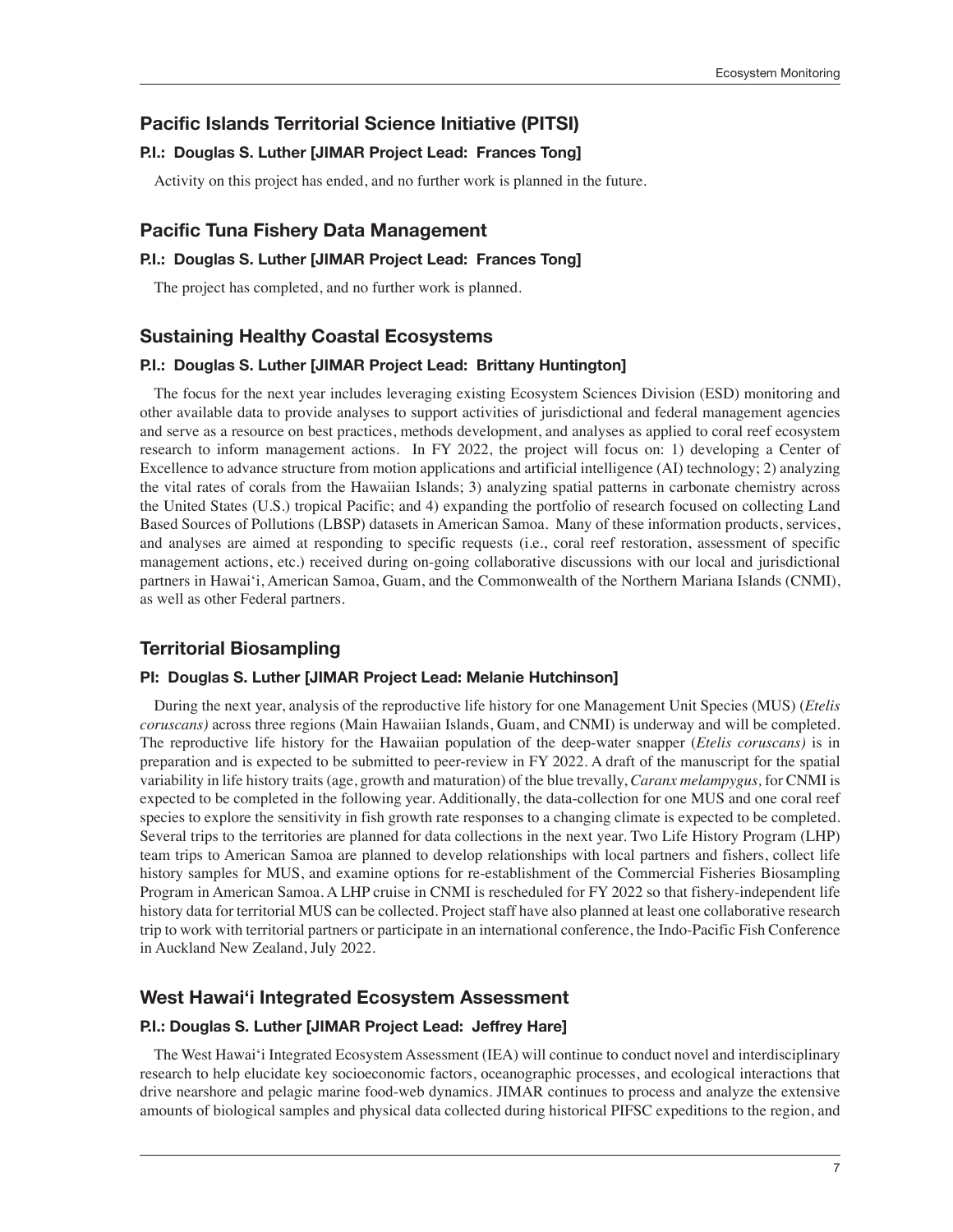a JIMAR supported graduate student is working with this project and the JIMAR Ecosystems Observations and Research Program to analyze environmental DNA (eDNA) via metabarcoding. The method can be utilized to quickly assess biodiversity deemed essential to this ecosystem. These efforts will be synthesized into a number of reports, peer-reviewed journal articles and outreach materials, highlighting novel findings and key insights on food-web dynamics necessary to support ecosystem-based management in the region.

## **Western Pacific Fisheries Information Network (WPacFIN)**

### **P.I.: Douglas S. Luther [JIMAR Project Lead: Frances Tong]**

JIMAR programmers will finish rewriting and converting the remaining Hawai'i Visual Fox Pro (VFP) database applications to MySQL/C# for WPacFIN Central and Hawai'i Division of Aquatic Resources (HDAR). Once the short list of Hawai'i projects has been completed, Hawai'i will go into maintenance mode.

The following is a list of Hawai'i projects slated for FY 2022:

- Merge Fisher Reporting System (FRS), Dealer Reporting System (DRS) and Historical applications to Fisher Reporting and Dealer System (FRDS);
- Rewrite the Digital Image Archiving System (DIAS) VFP application and deploy the new application to HDAR, Hawai'i longline team and each of the territories;
- Rewrite the Integrated Dealer application to use the new FRDS database; and
- Retire VFP databases, applications and processes, including DIAS.

The data modernization project for the territories is expected to begin Summer 2021 with database development and data migration expected to be completed by end of 2022. Work includes creating a new database using commonly accepted database design principles, data cleanup and validation, and consolidation of datasets followed by data migration to the new database.

The following is a list of territory projects slated for FY 2022:

- Integrate territory CatchIt LogIt and CatchIt SellIt commercial landing datasets to the WPacFIN commercial landing dataset;
- Collaborate with the territories when they move to electronic reporting for commercial landings;
- Provide the JIMAR Territory Electronic Reporting Project staff with technical expertise and support, database administration and system administration; and
- Design and develop the territory database and import territory data into the new database.

## **Ecosystem-Based Management**

## **Marine Debris Mitigation Project**

#### **P.I.: Douglas S. Luther [JIMAR Project Lead: James Morioka]**

The Fall 2021 marine debris removal mission in the Northwestern Hawaiian Islands (NWHI) is currently planned for 24 August 2021–22 September 2021 (30 days-at-sea). This project will be led by JIMAR divers and coxswains from ESD, with participation and support from Papahānaumokuākea Marine Debris Project (PMDP). The project team includes thirteen JIMAR staff, along with partners from PMDP. The focus of this project is to remove in-water marine debris (primarily derelict fishing net and other associated gear) from the shallow coral reef environments of Pearl and Hermes Atoll, Maro Reef, Midway Atoll, and Kure Atoll. Secondarily, the project will remove shoreline debris and other entanglement hazards from French Frigate Shoals, Laysan Island, Lisianski Island, Pearl and Hermes Atoll, Midway Atoll, and Kure Atoll. Following the mission, JIMAR staff will enter, assess quality, and archive data from the mission, and conduct statistical analyses on shoreline debris and in-water debris accumulation patterns in the NWHI. Several outreach and educational efforts will accompany the Fall 2021 mission.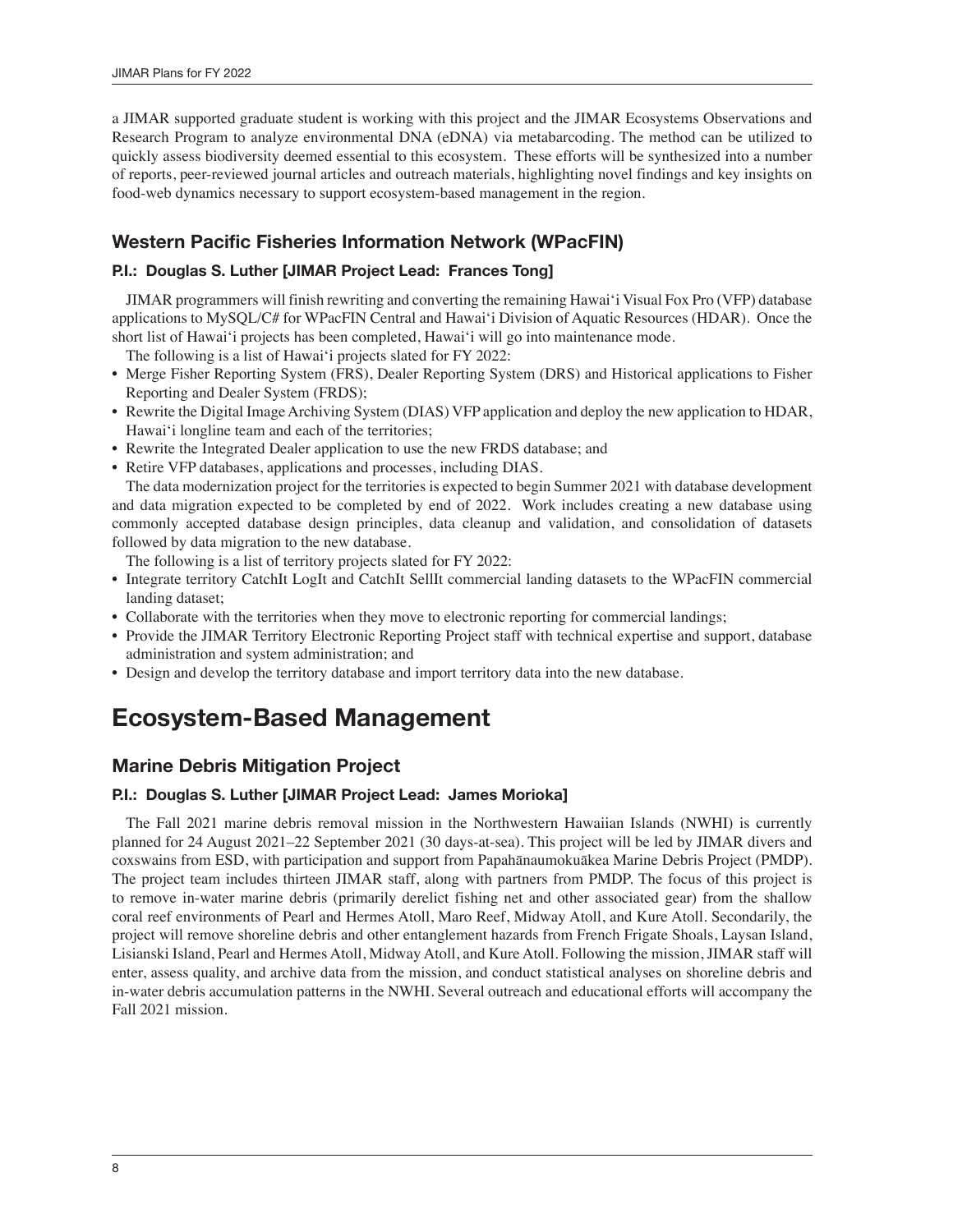## **Socioeconomics of Western Pacific Fisheries**

### **P.I.: Douglas S. Luther [JIMAR Project Lead: Adam Ayers]**

In FY 2022, JIMAR will support the following socioeconomic research efforts:

- Evaluation of economic impacts of the purse seine fishery in American Samoa;
- Document U.S. purse seine fishery effort, landings and revenue;
- Pilot and summarize the structure a multi-stakeholder engagement project in Guam;
- Summarize feedback from key fisheries stakeholders on Pacific Island Vulnerability Assessment (PIVA)/ Community Social Vulnerability Indicators (CSVI) analysis of fishing community responses to climate change;
- Conduct gender sub-analysis of key stakeholders and summarize findings into a report;
- Characterize recreational and non-commercial fishing communities in Hawai'i to enhance fisher engagement;
- Develop an engagement strategy to improve communication, outreach, and participation with non-commercial fishers in the federal fisheries management process.

## **Stock Assessment Research Program**

#### **P.I.: Douglas S. Luther [JIMAR Project Lead: Melanie Hutchinson]**

JIMAR researchers within the PIFSC Stock Assessment Program (SAP) will be involved in investigations of insular and pelagic fisheries in the next reporting year. The primary focus of the insular team will be to work on new approaches to American Samoa bottomfish assessments. The team will seek to implement new data-limited approaches focused on using the stock synthesis model and size composition data. This is a critical project that will span multiple years. Stock assessments for American Samoa will only be due in FY 2023 but it will be the primary duty of some JIMAR staff in the coming year.

JIMAR project staff will also continue working on the development of the automated reporting tools for the annual bycatch estimates for seabirds and sea turtles in the IATTC area and for the Hawaiian deep-set and shallowset fisheries. Next steps also include the development of automated reporting tools for the seabird bycatch divided into the areas North and South of 23 degrees North latitude and a code to automate the National Bycatch Report totals for PIFSC. Further development to the Age Structured Projection (AGEPRO) Code Refactoring project will continue into FY 2022 and work to update the SAP GitHub site is ongoing.

## **Protection & Restoration of Resources**

## **Cetacean Research Program**

#### **P.I.: Douglas S. Luther [JIMAR Project Lead: Marie Hill]**

In FY 2022, the the project plans to develop artificial intelligence (AI) and machine learning approaches to more effectively incorporate photo and telemetry data into insular cetacean assessments. This includes the Artificial Intelligence initiative for automated image processing for dolphin individual identification, which is a key input to mark-recapture assessments, as well as early stages of developing a central Hawai'i cetacean catalog within the online platform Flukebook.

Comprehensive island-wide surveys are required to support a high-priority PIRO request for abundance information for all Main Hawaiian Islands (MHI) spinner dolphin stocks (Oʻahu-4-Islands, Hawai'i Island, Kauaʻi), providing a baseline to evaluate management actions to reduce the impacts of swim-with dolphin programs in the State. The Cetacean Research Program (CRP) and partner Hawai'i Institute of Marine Biology (HIMB) will conduct line-transect surveys around Oahu during the summer of 2021. In 2022, the team will begin line-transect and mark-recapture surveys for spinner dolphins in the nearshore waters around Hawai'i Island to derive an island-wide estimate of abundance for this stock.

CRP will continue to maintain the Pacific Islands Passive Acoustic Network (PIPAN) deployments and datasets and support development and use of acoustic analysis tools to enable efficient use of this dataset. The PIPAN dataset represents one of the longest passive acoustic time series in National Marine Fisheries Service (NMFS) for examining cetacean occurrence and ocean noise metrics. The valuable dataset provides occurrence, seasonality,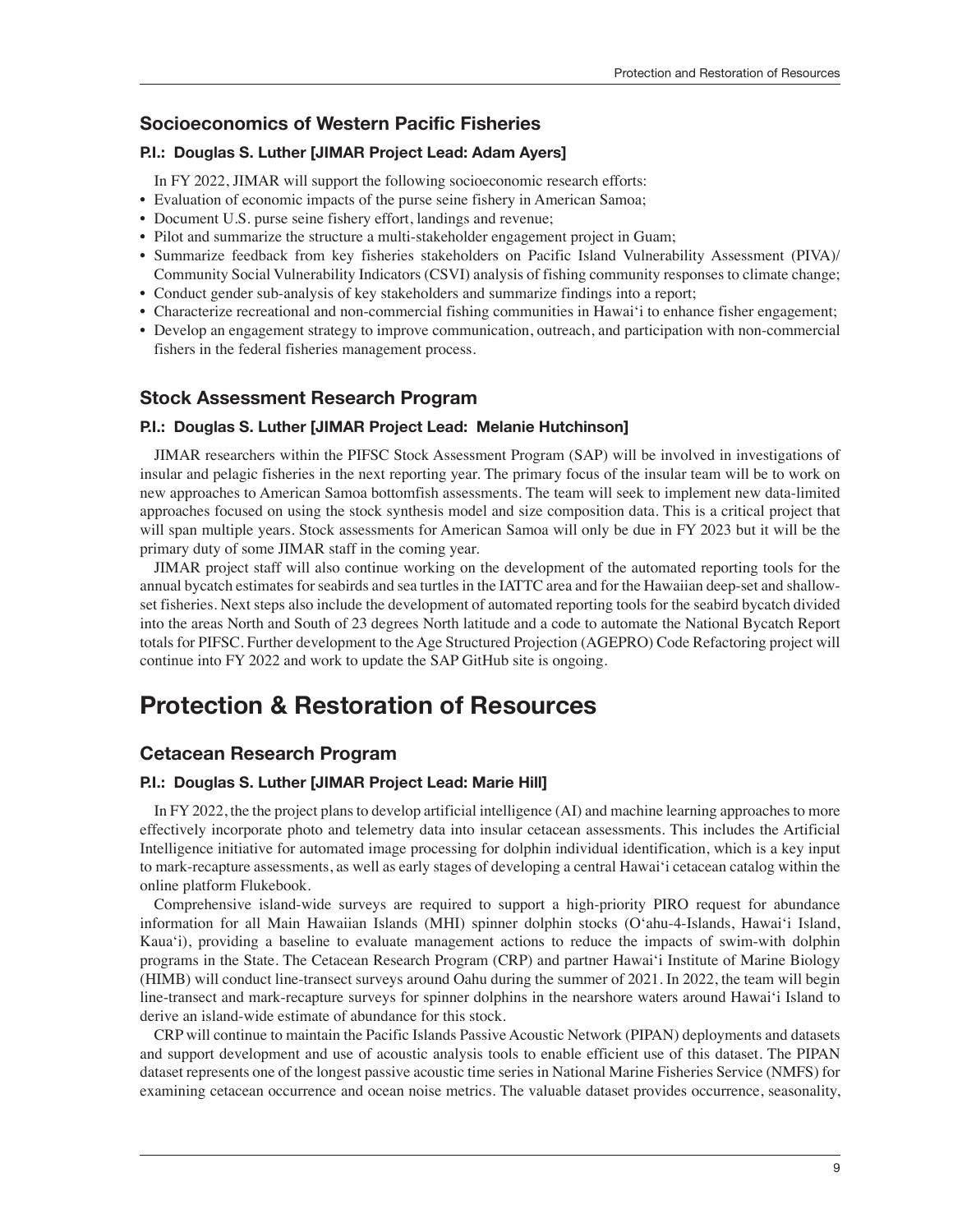and relative abundance data for portions of our region that cannot otherwise be monitored, and will serve as a goldmine for new assessments.

## **Fishing Impacts on Non-target Species**

#### **P.I.: Douglas S. Luther [JIMAR Project Lead: Melanie Hutchinson]**

During the next fiscal year this project will compile data from the last few tags deployed in the shark bycatch post release survival (PRS) study that was delayed due to COVID-19 and rerun the analyses. The updated outcomes will be synthesized into a peer reviewed manuscript. In addition, JIMAR will begin to lead a large collaborative study with researchers from over ten agencies to build species distribution models (SDMs) using existing telemetry data generated by this project and our partners for seven target and non-target key or management unit shark, marlin and tuna species. The SDMs will identify the environmental parameters that may predict hot spots or aggregation times or areas to assist fishers with avoidance of protected species. The results from this endeavor will be integrated into climate change models to elucidate how changing oceanographic conditions will affect the availability of preferred habitat and how this may impact these species' vulnerability to fishery interactions.

The large citizen science initiative will continue working with communities and resource users to understand the population demographics and habitat requirements for the U.S. Endangered Species Act listed oceanic whitetip shark (OCS). This project has engaged over 200 participants from all Hawaiian Islands to understand the nature and frequency of interactions with the species and to gauge how outreach and education for conservation may be most effective. Project staff will continue to train fishers in tagging techniques, deployment of tags and recovery of data. The project will also continue to build a large photo identification library to improve our understanding of OCS demographics in the region. The data generated by the Hawai'i Community Tagging Program (HCTP) participants has greatly improved handling of a threatened species and has assisted regional fishery managers to meet conservation mandates and to create meaningful measures to reduce mortality to listed species.

## **Hawaiian Monk Seal Northwestern Hawaiian Islands Research Seasonal Support**

#### **P.I.: Douglas S. Luther [JIMAR Project Lead: Lizabeth Kashinsky]**

The first leg of the 2021 field season departed July 10 to deploy the French Frigate Shoals (FFS) and Laysan field sites, and will return to Honolulu and depart on July 20 to deploy the remaining field staff. During the project period, it is expected that JIMAR staff and one federal partner will establish camps at the five field sites and begin conducting Hawaiian monk seal population research and enhancement activities.

JIMAR Hawaiian Monk Seal Research Program (HMSRP) staff will continue to collaborate with NMFS scientists to collect monk seal survey and life history data and conduct enhancement activities primarily in the NWHI. JIMAR staff will perform field studies, tag and mark animals for identification, collect specimens for genetic studies, conduct boating operations, collect non-invasive samples for foraging studies, and monitor for health and disease opportunistically through necropsies and non-invasive sampling techniques. Non-invasive specimens will also be collected for ongoing foraging studies. Ongoing survival enhancement activities may include collection of dangerous debris off beaches, disentanglement of seals, translocation of weaned pups within FFS, and reuniting mother-pup pairs. Special enhancement projects may include continuation of shark monitoring and removal, vaccinating seals against morbillivirus, and translocation of pups between breeding sites. Advanced technologies (i.e., remote cameras) may also be utilized to monitor the population. Field personnel may also assist other programs and agencies which may include sound trap deployment/retrieval, turtle nesting and other turtle data, Laysan duck surveys and feather collection, collect shark bite DNA swabs, possible *Verbesina* mitigation at Pearl and Hermes (PHR), monitor for and report on invasive species, conduct insect surveys, and detect and mitigate wildlife entrapments (particularly at FFS).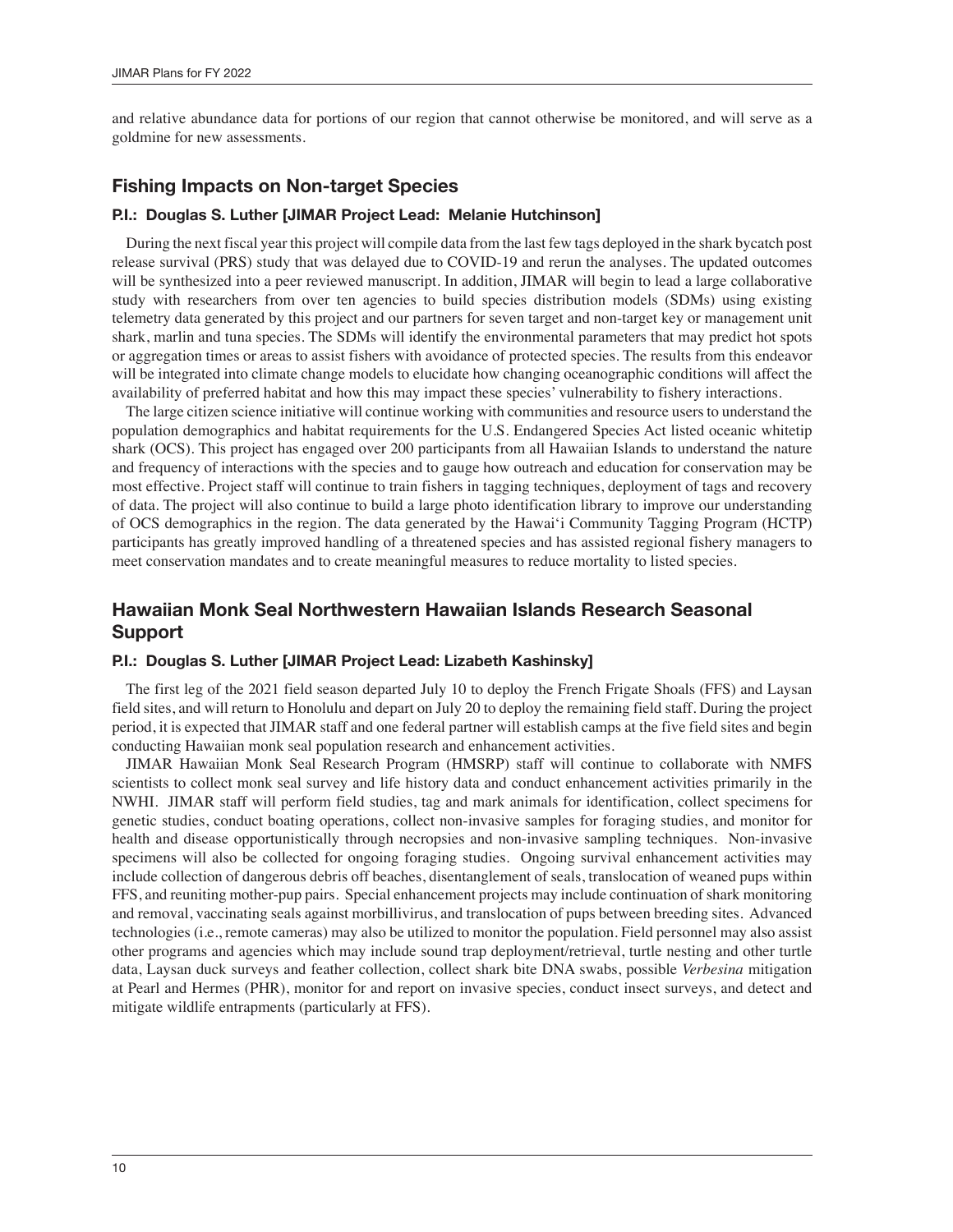## **Hawaiian Monk Seal Research Program**

#### **P.I.: Douglas S. Luther [JIMAR Project Lead: Lizabeth Kashinsky]**

Over the next reporting year, to the degree possible given the uncertainty of the impacts of program activities due to the pandemic, the JIMAR HMSRP plans to continue collecting survey and life history data on monk seals and conduct enhancement activities primarily in the MHI. JIMAR staff will collaborate with NMFS scientists to conduct Hawaiian monk seal (HMS) field studies, analyze data and perform daily maintenance, operations, and training for field camps. JIMAR staff expect to coordinate and respond to stranded seals, conduct boating operations, train and lead field personnel, and continue to update and maintain existing databases. Foraging and dietary studies are planned in the MHI, and health and disease monitoring will occur opportunistically through necropsies and non-invasive sampling techniques in conjunction with foraging studies or via directed studies. Vaccination of wild seals against morbillivirus is expected to continue. Ongoing survival enhancement activities may include collection of dangerous debris off beaches, disentanglement of seals, translocation of weaned pups, and reuniting mother-pup pairs. Special enhancement projects may include continuation of shark monitoring and removal, collection of undersized seals for rehabilitation, and translocation of pups between breeding sites. The program plans to continue to advance behavioral research and may design studies to test techniques to modify monk seal behavior and develop tools and protocols for application in future management activities as well as continue with vocalization studies. Uncrewed Aerial Systems (UAS) activities and fish pen research may also be conducted.

## **Marine Turtle Recovery in the Pacific Islands Region**

#### **P.I.: Douglas S. Luther [JIMAR Project Lead: Lizabeth Kashinsky]**

JIMAR field researchers at FFS will continue to monitor the nesting abundance of green sea turtles during this 2021 field season and will be deployed again in the spring of 2022. Permanent JIMAR staff will continue to support the field staff through training, preparing equipment, analyzing data, and writing reports. JIMAR staff will participate in field captures of marine turtles on Oahu and periodically on outer islands, as well as during the annual rapid assessment of green sea turtles at Rose Atoll, American Samoa. JIMAR will conduct studies on age and growth of sea turtles within the Main Hawaiian Islands (MHI) and will continue the utilization of the newly developed sea turtle endocrinology laboratory for research projects investigating sex, sex ratio, capture stress, and age of sexual maturity.

## **Pacific Islands Deep Sea Coral and Sponge Initiative**

#### **P.I.: Douglas S. Luther [JIMAR Project Lead: Jeffrey Drazen]**

During the next project year, JIMAR staff will continue to work to gather information on deep-sea coral and sponge communities. Annotation of animal observations from 2019 remotely operated vehicle (ROV) dives, including completion of cruise EX1905 and cruises to the Line Islands (cruise NA110) and the Howland Baker island area (NA114), will be completed and the records will be submitted to the Deep Sea Coral Research and Technology Program (DSCRTP) for inclusion in their national database. Additional annotation work will be completed after prioritization with the DSCRTP staff. Further, we are refining a deepwater animal guide with webmap and data query for the Papahānaumokuākea Marine National Monument.

## **Papahānaumokuākea Marine National Monument Monitoring and Research**

#### **P.I.: Douglas S. Luther [JIMAR Project Lead: Brian Hauk]**

JIMAR staff are currently planning for two charter cruises to Papahānaumokuākea Marine National Monument (PMNM) to look more closely at invasive algae, buoy damage, hurricane effects and bleaching recovery. Project staff will also continue coordinating logistics and planning for a National Centers for Coastal Ocean Science funded multi-year mesophotic research project in American Samoa slated to begin early in 2022 and last for four years. Staff will continue processing 3D models and will continue analyzing data from previous expeditions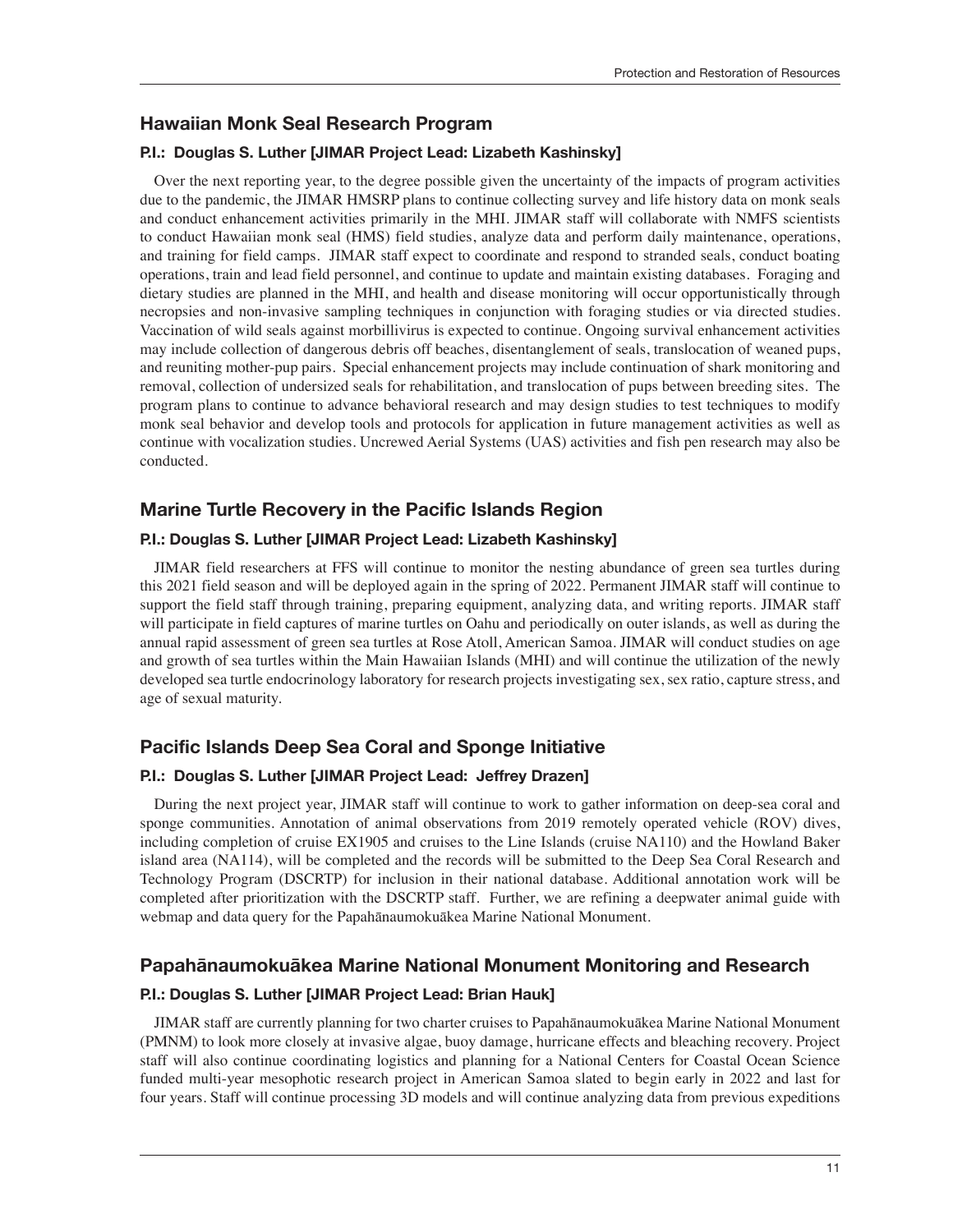as well as preparing manuscripts. The Resource Protection Program will continue to participate in activities to protect the marine ecosystems of the NWHI, including hull inspections, marine debris removal planning, and coordinating efforts to monitor damages caused by grounded National Weather Service buoys and/or lost shipping containers. PMNM Collaborative Laboratories (CoLab) will develop remote sensing capabilities and the analysis of satellite, UAS, and underwater imagery.

## **Equatorial Oceanography**

## **Observation and Dynamics of Oceanic Variability in the Solomon Sea**

#### **P.I. Douglas S. Luther**

For the next fiscal year, the expectation is that glider operations in the Solomon Sea will resume. The plan is to restart the production and distribution of near real time Solomon Sea transport values. Collaborations with modeling groups are planned to continue to analyze the downstream consequences of Solomon Sea transport and its impact on the tropical strip.

## **Optimizing Routine Ocean Current Measurements by the NOAA Fleet 2017–2021**

#### **P.I.: Eric Firing**

Assuming our renewal proposal is funded, JIMAR will continue the work along the same lines as during previous years. The *Thomas Jefferson* is expected to become ready for a University of Hawai'i Data Acquisition System (UHDAS) installation during the coming year. Development of the NOAA to NOAA (N2N) data pipeline has gone slower than expected, but JIMAR anticipates bringing it to operational status in the coming year.

## **University of Hawai'i Sea Level Center**

#### **P.I.: Philip Thompson**

Plans include making scheduled updates to Fast Delivery and Research Quality databases with incorporation of any new Global Sea Level Observing System (GLOSS) Core Network or Global Climate Observing System (GCOS) stations as they become available. Assuming travel restrictions due to COVID-19 are lifted, the plan is to make maintenance visits to 14 core University of Hawai'i Sea Level Center (UHSLC) stations, five Pacific tsunami stations, and five Caribbean tsunami stations (24 total visits). Similarly, the plan is to install one new cGPS station and make maintenance visits to three existing cGPS stations. The plan is to continue updating products and tools that communicate sea-level information to stakeholders in scientific and coastal communities, including the sea-level section in the Bulletin of the American Meteorological Society (BAMS) State of the Climate Report; a tide-gauge index of global mean sea level for Climate.gov; monthly sea level forecasts for Pacific Islands; and the UHSLC Station Explorer for exploring data and metadata from UHSLC-operated tide gauges. The plan is to continue contributions to peer-reviewed literature concerning sea level trends, variability, and extremes. In particular, JIMAR will partner with NOAA Center for Operational Oceanographic Products and Services (CO-OPS) to assess a 40-year model reanalysis of coastal water levels for the Continental U.S. and U.S.-affiliated Pacific Islands. Through this work, the UHSLC will support improvement of two products produced by NOAA related to determination of extreme water level probabilities and seasonal prediction of the daily likelihood of high-tide flooding.

## **University of Hawai'i Sea Level Center cGPS**

#### **P.I.: Philip Thompson, James Foster**

Plans include completing the upgrade of the communications system at the Bahamas Global Navigation Satellite System (GNSS) site BHMA replacement site to bring it into full operation. Maintenance visits are planned to the GNSS sites in the Cape Verde Islands (site TGCV), and the Maldives (sites HULE and ADDU). Data from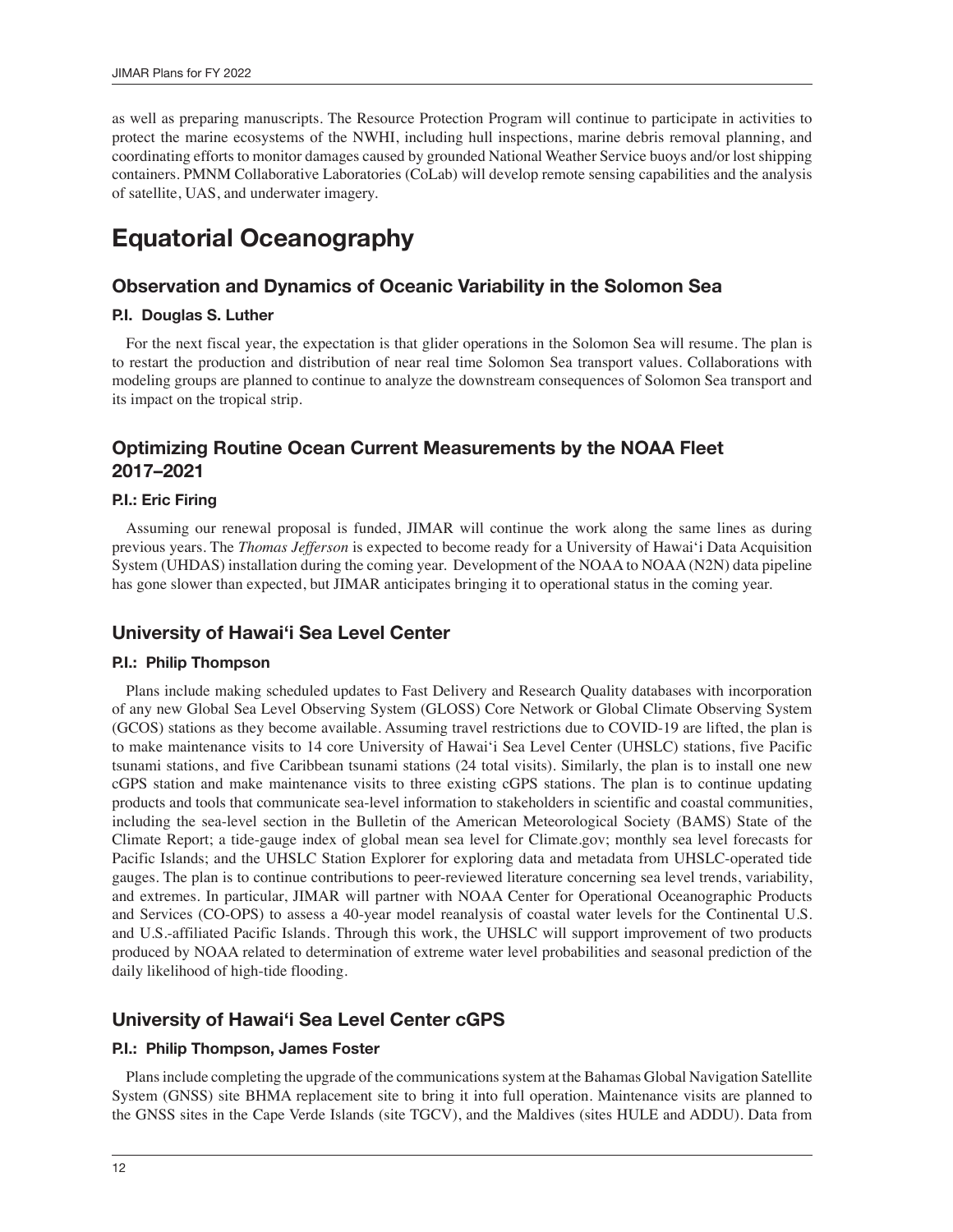existing sites will be received, archived locally, and transmitted to the international data archives for global public access.

## **Climate Research and Impacts**

## **Analysis of Vulnerability of Military Installations in the Pacific Basin to Coastal Flooding**

#### **P.I.: Mark A. Merrifield**

The completion of the mixed distribution report are anticipated by September 2021. The Level 1 impacts analysis and Geographic Information System (GIS)-related tabular/graphics products will be completed in the fall of 2021. The final report will be completed by winter of 2021/2022.

## **Atmospheric Gases in the Remote Pacific Marine Free Troposphere Measured in Hawai'i**

#### **P.I: Douglas S. Luther [Brian Vasel, Darryl T. Kuniyuki]**

Dr. Akane Yamakawa from the National Institute for Environmental Studies (NIES), Japan, will travel to Mauna Loa Observatory (MLO) in 2022 to continue her collaboration with Air Resources Laboratory (ARL) and MLO personnel in the coming year. Dr. Yamakawa's research will focus on the collection and analysis of air samples for mercury isotope composition, which arises from both mass-dependent and mass-independent fractionation. Competing processes (e.g., natural and anthropogenic emissions, transport, oxidation/reduction, deposition, and re-emission, etc.) are characterized by different fractionation mechanisms, and measuring mercury's isotopic composition at a number of locations can be a powerful tool to trace the sources, sinks, and transformational cycles of atmospheric mercury. This understanding is needed to better inform policy-relevant global mercury models, such as that developed at ARL, to explain spatio-temporal trends in atmospheric mercury deposition and provide scientifically robust information to aid efforts to reduce mercury contamination around the globe.

## **Enhancement of Data and Research Activities for Climate Studies at the International Pacific Research Center (IPRC)**

#### **P.I.: Niklas Schneider**

A proposal has been submitted to continue operations at the Asia-Pacific Data Research Center (APDRC) in the coming year. However, the funding opportunity has reduced funding compared to the current year, and so all efforts will be focused on maintaining the APDRC hardware and data services. New data and updates to existing datasets will be done only as time and resources allow. The collaboration with NOAA Climate Services and World Meteorological Office (WMO) Regional Alliance Five (RA-V) efforts will hopefully continue via separate funding.

## **Profiling CTD Float Array Implementation and Ocean Climate Research**

#### **P.I.: Douglas S. Luther [Gregory C. Johnson]**

In the next fiscal year, JIMAR collaboration with Pacific Marine Environmental Laboratory (PMEL) and other Argo partners will continue, with testing, deployment, and performance monitoring for more Core and Deep Argo floats, as the COVID-19 pandemic allows. Ocean climate studies will continue using Argo data, including analysis of global ocean heat content and sea surface salinity variations, with more work on delayed-mode quality control for the PMEL Argo floats.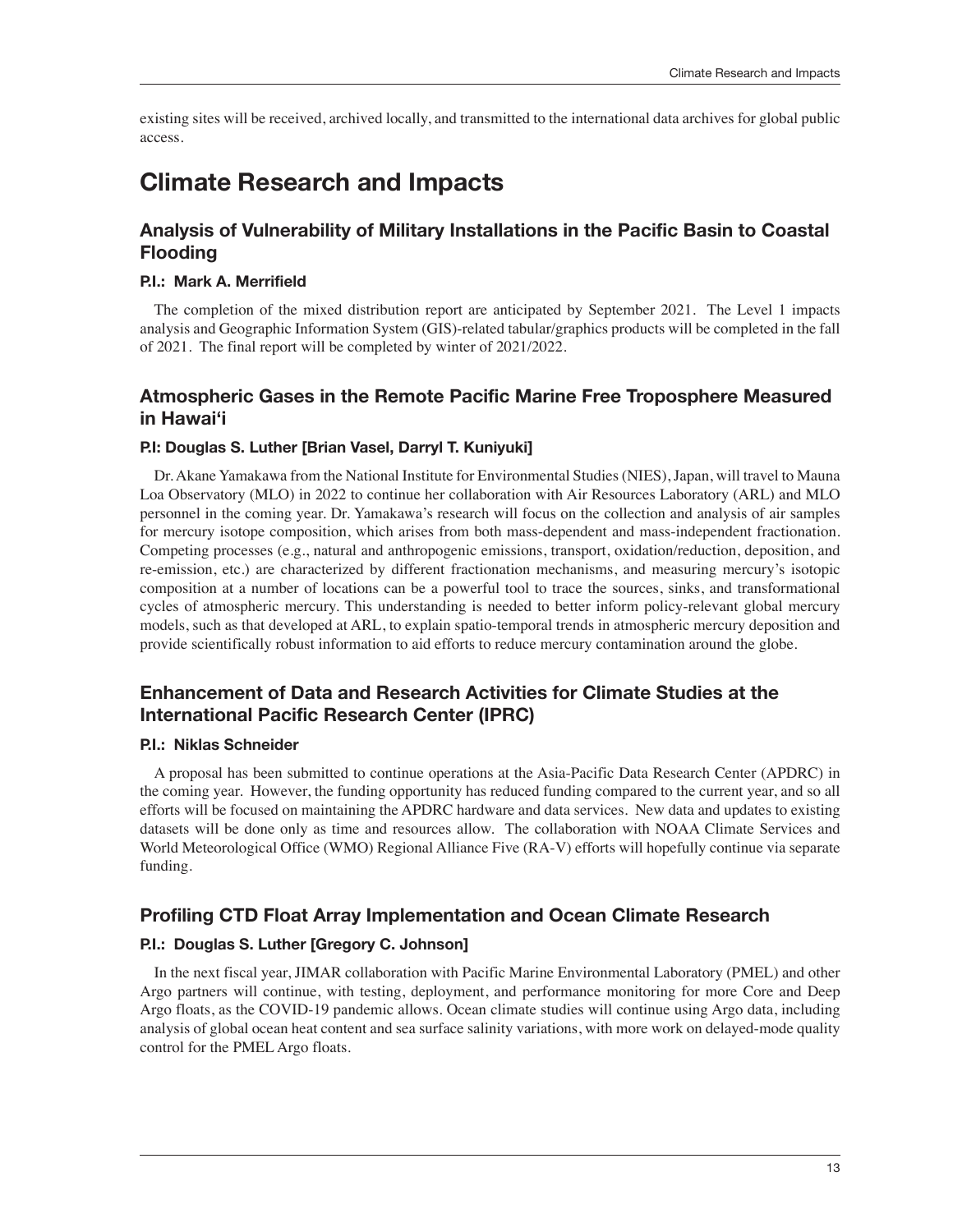## **Tsunamis & Other Long-Period Ocean Waves**

## **Archive of Rapidly-Sampled Hawaiian Sea Level**

## **P.I.: Douglas S. Luther**

The ongoing application of the rapidly-sampled sea level records in Pacific Islands Ocean Observing System (PacIOOS) efforts to diagnose the causes of harbor sea level variations, as well as coastal inundation events, demonstrates that the collection, processing, archiving, concatenation, and dissemination through the Archive of Rapidly-Sampled Hawaiian Sea Level (ARSHSL) of rapidly-sampled Hawaiian sea level are important activities that will therefore be continued. The intention is to convert ARSHSL 1-minute repository to NOAA's new publicly available structure and bring that data back into regular updating. Along with this change JIMAR will then continue to QC and store the data. A portion of the code was written to automate year end cataloging with the intention on finishing that as well as go back through the existing ARSHSL records and make easily accessible long time period segments (one year) available. As funding permits, JIMAR will continue to move forward with the re-establishment of the full ARSHSL archiving activities; that is, along with JIMAR funding, PacIOOS resources will be used to accomplish the resumption of real-time data acquisition from several Pacific Tsunami Warning Center (PTWC) gauges for archiving in ARSHSL. However, the low priority and light funding of ARSHSL means this will be a multi-year activity.

## **Tsunami Research and Modeling**

## **P.I.: Douglas S. Luther**

Work for the upcoming Fiscal Year is planned along three lines of research.

- Completion of the forecast accuracy assessment study between the Deep-ocean Assessment and Reporting of Tsunamis (DART) and Global Navigation Satellite System (GNSS) forecasts.
- Assistance with the computation of source propagation for an American Society of Civil Engineers (ASCE) compliant, Probabilistic Tsunami Hazard Assessment study for the island of Maui (Effort funded by Hawai'i Civil Defense).
- Development of deterministic Tsunami Inundation Maps for evacuation mapping for several international communities (TBD) as part of a collaborative effort funded by the International Tsunami Information Center (ITIC). (Contingent on contract award).

## **The University of Hawai'i Sea Level Center—Tsunami Research**

## **P.I.: Philip Thompson**

During FY 2022, the team plans to meet project objectives by servicing five Pacific Tsunami gauges and five Caribbean Tsunami gauges.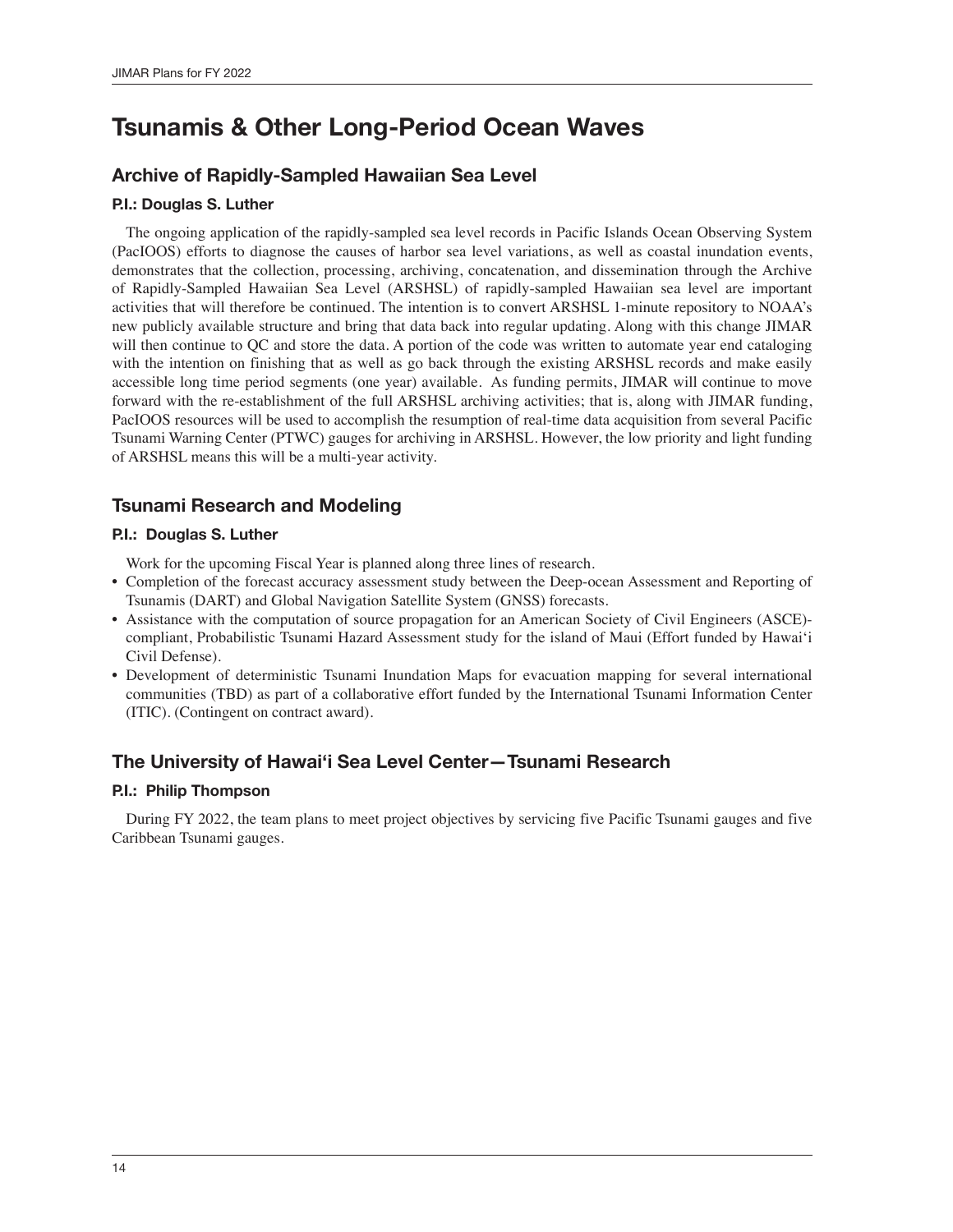# **List of Acronyms**

| 3D            | Three-Dimensional                                          |
|---------------|------------------------------------------------------------|
| <b>ADMB</b>   | <b>Automatic Differentiation Model Builder</b>             |
| <b>AGEPRO</b> | Age Structured Projection Model                            |
| AI            | Artificial Intelligence                                    |
| <b>APDRC</b>  | Asia-Pacific Data Research Center                          |
| ARL           | Air Resources Laboratory                                   |
| <b>ARSHSL</b> | Archive of Rapidly-Sampled Hawaiian Sea Level              |
| <b>ASCE</b>   | American Society of Civil Engineers                        |
| <b>AUV</b>    | Autonomous Underwater Vehicle                              |
| <b>BAMS</b>   | Bulletin of the American Meteorological Society            |
| cGPS          | Co-located Global Positioning System                       |
| <b>CNMI</b>   | Commonwealth of the Northern Mariana Islands               |
| CoLab         | Collaborative Laboratories                                 |
| CO-OPS        | Center for Operational Oceanographic Products and Services |
| COVID-19      | Corona Virus Disease 2019                                  |
| CRIMP-2       | Coral reef instrumented platform-2                         |
| <b>CRP</b>    | Cetacean Research Program                                  |
| <b>CSVI</b>   | Community Social Vulnerability Indicators                  |
| <b>CTD</b>    | Conductivity Temperature and Depth                         |
| <b>DAPPER</b> | Data Access Protocol server                                |
| DAR           | State of Hawai'i Division of Aquatic Resources             |
| <b>DART</b>   | Deep-ocean Assessment and Reporting of Tsunamis            |
| <b>DIAS</b>   | Digital Image Archiving System                             |
| <b>DNA</b>    | Deoxyribonucleic Acid                                      |
| <b>DRS</b>    | Dealer Reporting System                                    |
| <b>DSCRTP</b> | Deep Sea Coral Research and Technology Program             |
| <b>DVR</b>    | Digital Video Recorder                                     |
| eDNA          | Environmental Deoxyribonucleic Acid                        |
| EМ            | <b>Electronic Monitoring</b>                               |
| <b>ENP</b>    | Eastern North Pacific                                      |
| ER            | <b>Electronic Reporting</b>                                |
| <b>ESD</b>    | <b>Ecosystem Sciences Division</b>                         |
| <b>FFS</b>    | French Frigate Shoals                                      |
| <b>FOT</b>    | Final Out Turn Receipt                                     |
| <b>FRDS</b>   | Fisher Reporting and Dealer System                         |
| <b>FRMD</b>   | Fisheries Research and Monitoring Division                 |
| <b>FRS</b>    | <b>Fisher Reporting System</b>                             |
| <b>FSM</b>    | Federated States of Micronesia                             |
| FY            | Fiscal Year                                                |
| <b>GCOS</b>   | Global Climate Observing System                            |
| GIS           | Geographic Information System                              |
| <b>GLOSS</b>  | Global Sea Level Observing System                          |
| <b>GNSS</b>   | Global Navigation Satellite System                         |
| <b>GPS</b>    | Global Positioning System                                  |
|               |                                                            |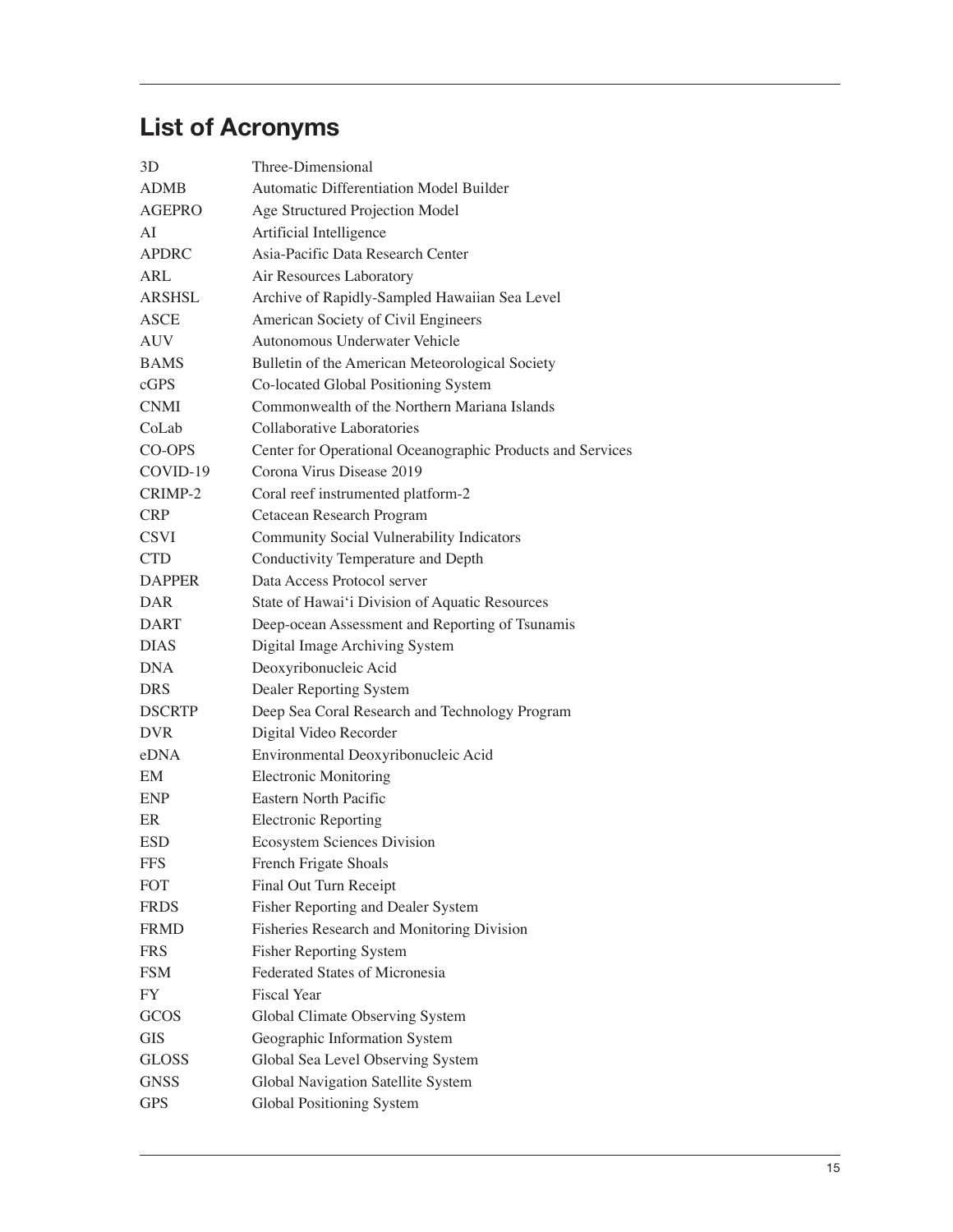| GUI           | Graphic User Interface                                                                   |
|---------------|------------------------------------------------------------------------------------------|
| <b>HCTP</b>   | Hawai'i Community Tagging Program                                                        |
| <b>HDAR</b>   | Hawai'i Division of Aquatic Resources                                                    |
| <b>HIMB</b>   | Hawai'i Institute of Marine Biology                                                      |
| <b>HMS</b>    | Hawaiian Monk Seal                                                                       |
| <b>HMSRP</b>  | Hawaiian Monk Seal Research Program                                                      |
| <b>IATTC</b>  | Inter-American Tropical Tuna Commission                                                  |
| <b>IEA</b>    | <b>Integrated Ecosystem Assessment</b>                                                   |
| <b>IPRC</b>   | <b>International Pacific Research Center</b>                                             |
| ISO/IEC       | International Organization for Standardization/International Electrotechnical Commission |
| IT            | <b>Information Technology</b>                                                            |
| <b>ITIC</b>   | International Tsunami Information Center                                                 |
| <b>JIMAR</b>  | Joint Institute for Marine and Atmospheric Research                                      |
| <b>LBSP</b>   | Land Based Sources of Pollutions                                                         |
| <b>LED</b>    | <b>Light Emitting Diode</b>                                                              |
| <b>LHP</b>    | Life History Program                                                                     |
| LME           | Large Marine Ecosystem                                                                   |
| <b>MARFAC</b> | Marine Animal Recovery Facility                                                          |
| <b>MHI</b>    | Main Hawaiian Islands                                                                    |
| MIL           | Marine Instrumentation Laboratory                                                        |
| <b>MLO</b>    | Mauna Loa Observatory                                                                    |
| <b>MOUSS</b>  | Modular Underwater Stereoscopic System                                                   |
| <b>MUS</b>    | Management Unit Species                                                                  |
| N2N           | NOAA to NOAA                                                                             |
| <b>NCRMP</b>  | National Coral Reef Monitoring Program                                                   |
| <b>NIES</b>   | National Institute for Environmental Studies (Japan)                                     |
| <b>NMFS</b>   | National Marine Fisheries Service                                                        |
| <b>NOAA</b>   | National Oceanic and Atmospheric Administration                                          |
| <b>NSF</b>    | National Science Foundation                                                              |
| <b>NWFSC</b>  | Northwest Fisheries Science Center                                                       |
| <b>NWHI</b>   | Northwestern Hawaiian Islands                                                            |
| ОA            | Ocean acidification                                                                      |
| <b>OAP</b>    | Ocean Acidification Program (NOAA office)                                                |
| <b>OCS</b>    | Oceanic whitetip shark (FAO 3 alpha code)                                                |
| PacIOOS       | Pacific Islands Ocean Observing System                                                   |
| pH            | Potential of hydrogen                                                                    |
| <b>PHR</b>    | Pearl and Hermes Reef                                                                    |
| <b>PIFSC</b>  | Pacific Islands Fisheries Science Center                                                 |
| <b>PIPAN</b>  | Pacific Islands Passive Acoustic Network                                                 |
| PIRO          | Pacific Islands Regional Office                                                          |
| <b>PITSI</b>  | Pacific Islands Territorial Science Initiative                                           |
| <b>PIVA</b>   | Pacific Island Vulnerability Assessment                                                  |
| <b>PMDP</b>   | Papahānaumokuākea Marine Debris Project                                                  |
| <b>PMEL</b>   | Pacific Marine Environmental Laboratory                                                  |
| <b>PMNM</b>   | Papahānaumokuākea Marine National Monument                                               |
| <b>PRS</b>    | Post release survival                                                                    |
|               |                                                                                          |